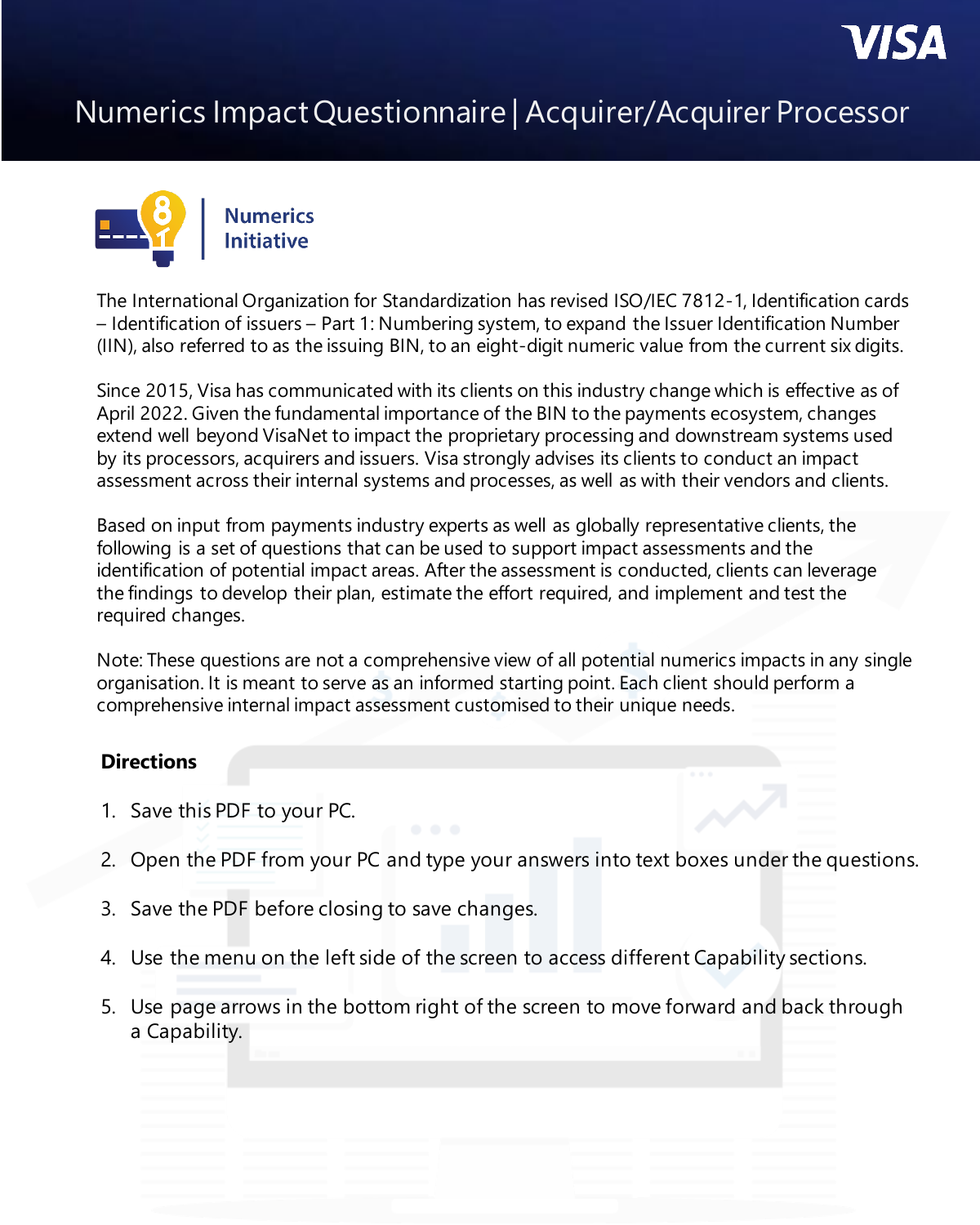<span id="page-1-0"></span>

| <b>HE Capabilities</b>                                                    | Questionnaire                                                                                                                        |  |  |  |
|---------------------------------------------------------------------------|--------------------------------------------------------------------------------------------------------------------------------------|--|--|--|
| <b>Numerics Programme</b><br><b>Management</b>                            | <b>Numerics Programme Management</b><br>Programme Management                                                                         |  |  |  |
| <b>Transaction Processing</b><br><b>ATM</b>                               | 1. Has a formal Numerics programme structure been established?<br>Does the programme have executive sponsorship? Budget<br>approval? |  |  |  |
| <b>Merchant Point of</b><br>Sale (POS)<br><b>Merchant Servicing &amp;</b> | 2. Has broad internal outreach been conducted to identify<br>stakeholders across technology, lines of business and                   |  |  |  |
| <b>Disputes</b><br><b>Fraud Management</b>                                | functional areas (e.g., finance, risk, etc.)?                                                                                        |  |  |  |
| <b>Data Warehousing</b><br><b>PCI DSS &amp; Risk</b><br>Management        | 3. What is the approach for end-to-end testing (including third<br>parties)? Training?                                               |  |  |  |
|                                                                           |                                                                                                                                      |  |  |  |
|                                                                           |                                                                                                                                      |  |  |  |

4. For clients operating in multiple geographies, does the programme structure and approach reflect regional differences?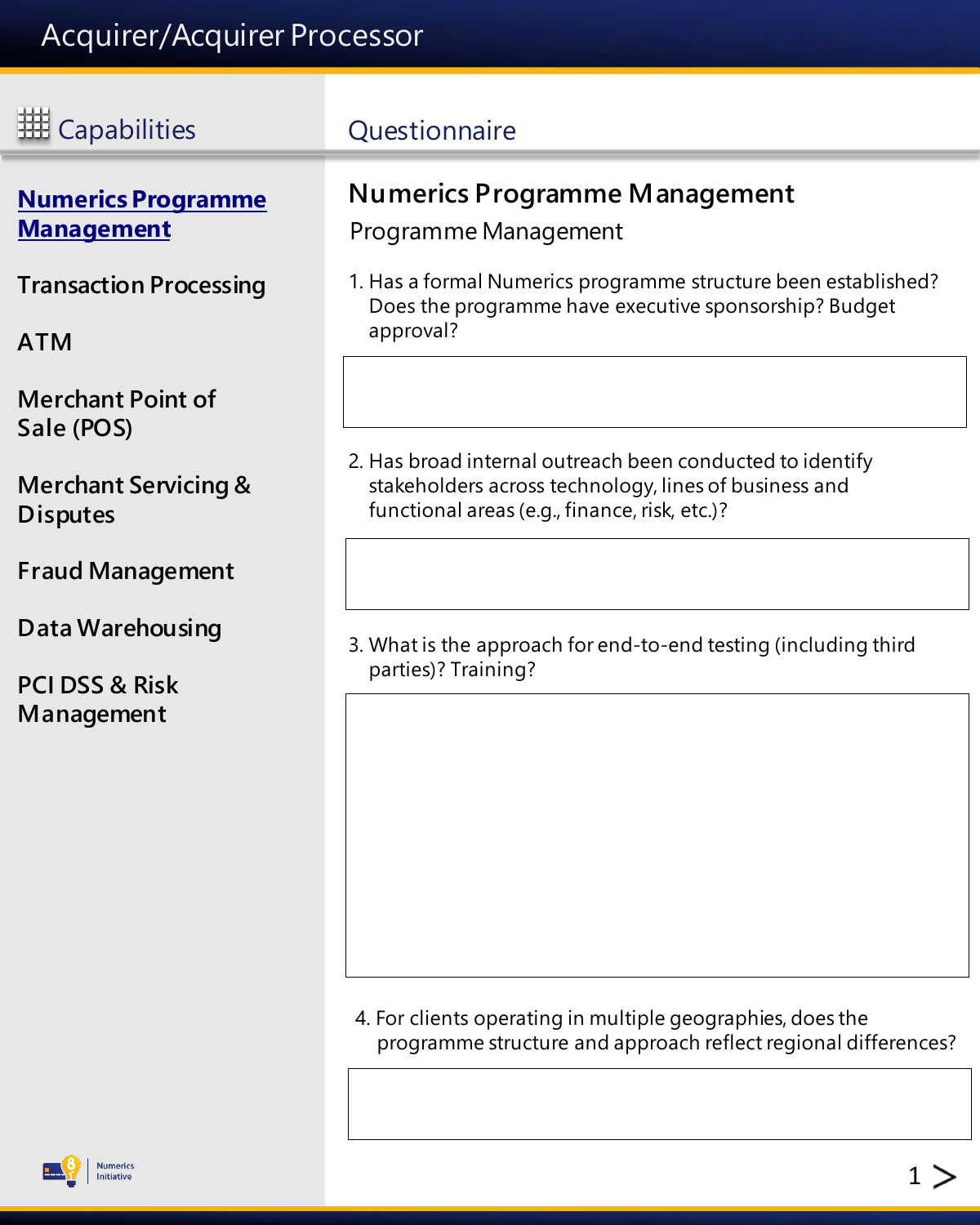<span id="page-2-0"></span>

| <b>HE Capabilities</b>                             | Questionnaire                                                                                                                                                     |  |  |
|----------------------------------------------------|-------------------------------------------------------------------------------------------------------------------------------------------------------------------|--|--|
| <b>Numerics Programme</b><br><b>Management</b>     | <b>Numerics Programme Management</b><br><b>Numerics Awareness</b>                                                                                                 |  |  |
| <b>Transaction Processing</b>                      | 1. Are all internal stakeholders aware of the new Numerics standard<br>and the readiness timeline?                                                                |  |  |
| <b>ATM</b>                                         |                                                                                                                                                                   |  |  |
| <b>Merchant Point of</b><br>Sale (POS)             | 2. Is the issuing BIN referred to by any other terms across the<br>organisation, such as systems, process documentation, or other                                 |  |  |
| <b>Merchant Servicing &amp;</b><br><b>Disputes</b> | business usage?                                                                                                                                                   |  |  |
| <b>Fraud Management</b>                            |                                                                                                                                                                   |  |  |
| <b>Data Warehousing</b>                            | <b>Third Party Communication</b>                                                                                                                                  |  |  |
| <b>PCI DSS &amp; Risk</b><br>Management            | 1. What is the approach to engaging with third parties (processors,<br>vendors, clients) to understand Numerics impacts to their systems,<br>processes, and data? |  |  |
|                                                    |                                                                                                                                                                   |  |  |

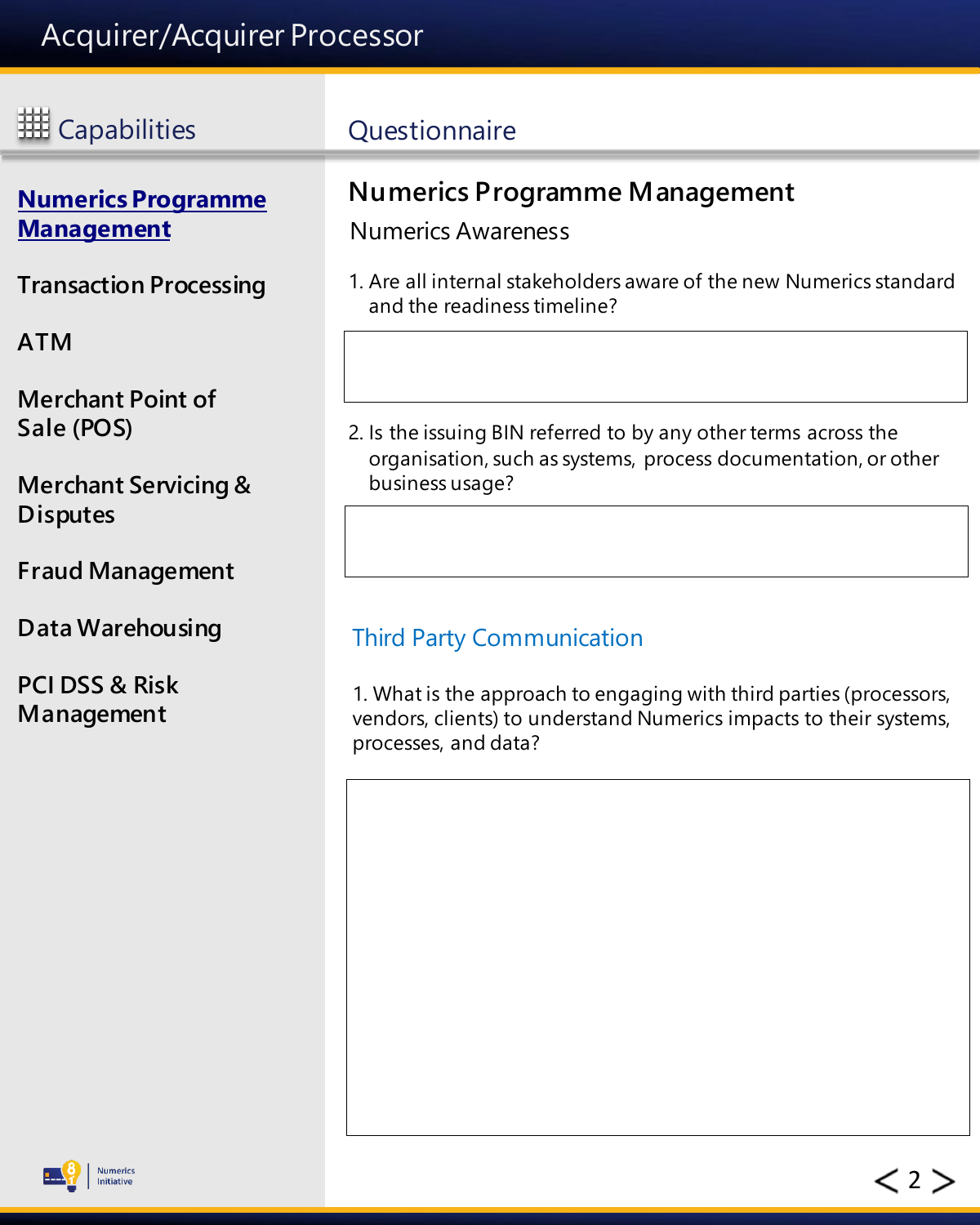| <b>III</b> Capabilities                            | Questionnaire                                                            |
|----------------------------------------------------|--------------------------------------------------------------------------|
| <b>Numerics Programme</b><br><b>Management</b>     | <b>Numerics Programme Management</b><br><b>Third Party Communication</b> |
| <b>Transaction Processing</b>                      | 2. What is the communication plan for all clients?                       |
| ATM                                                |                                                                          |
| <b>Merchant Point of</b><br>Sale (POS)             |                                                                          |
| <b>Merchant Servicing &amp;</b><br><b>Disputes</b> | 3. What is the approach to understanding clients' readiness for the      |
| <b>Fraud Management</b>                            | Numerics changes?                                                        |
| Data Warehousing                                   |                                                                          |
| <b>PCI DSS &amp; Risk</b><br>Management            |                                                                          |
|                                                    |                                                                          |

4. What is the approach to understanding (and validating if necessary) vendor readiness for the Numerics changes?

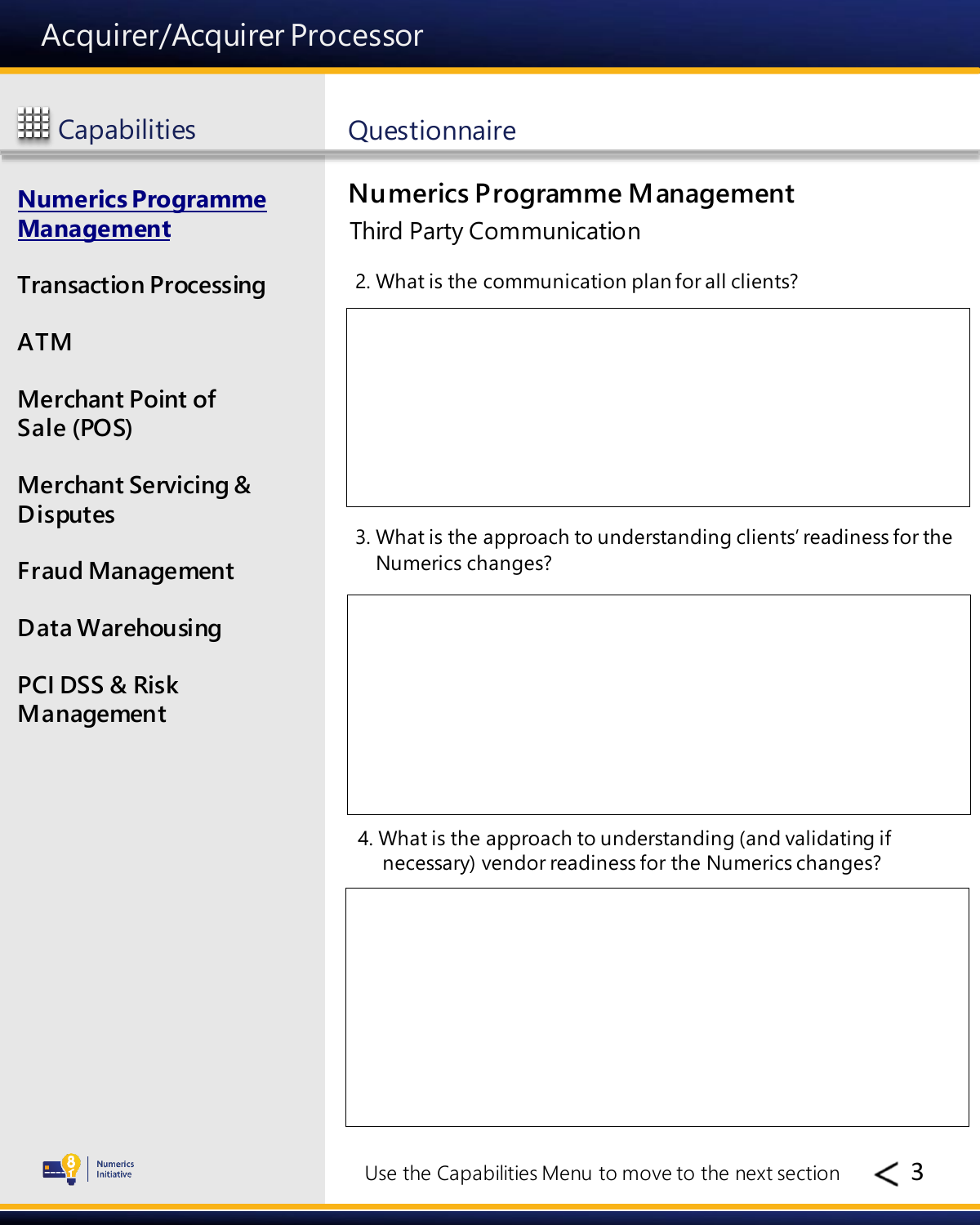<span id="page-4-0"></span>

| <b>HE</b> Capabilities                                                   | Questionnaire                                                                                                                                                                                                                                                                                                                                                                                                                             |
|--------------------------------------------------------------------------|-------------------------------------------------------------------------------------------------------------------------------------------------------------------------------------------------------------------------------------------------------------------------------------------------------------------------------------------------------------------------------------------------------------------------------------------|
| <b>Numerics Programme</b><br>Management<br><b>Transaction Processing</b> | <b>Transaction Processing</b><br>1. How is issuing BIN used across the transaction processing life<br>cycle (authorisation, clearing, settlement, transaction accounting,<br>reconciliation)?                                                                                                                                                                                                                                             |
| <b>ATM</b>                                                               |                                                                                                                                                                                                                                                                                                                                                                                                                                           |
| <b>Merchant Point of Sale</b><br>(POS)                                   |                                                                                                                                                                                                                                                                                                                                                                                                                                           |
| <b>Merchant Servicing &amp;</b><br><b>Disputes</b>                       |                                                                                                                                                                                                                                                                                                                                                                                                                                           |
| <b>Fraud Management</b>                                                  | 2. Do the authorisation and transaction risk processing business<br>rules include issuing BIN?                                                                                                                                                                                                                                                                                                                                            |
| Data Warehousing                                                         |                                                                                                                                                                                                                                                                                                                                                                                                                                           |
| <b>PCI DSS &amp; Risk</b><br>Management                                  | 3. What tables are used in transaction processing today? Are there<br>any impacts to the tables used due to issuing BIN expansion to<br>eight-digits? For example:<br>• Routing: Are Visa-supplied network-specific routing tables<br>(e.g., Visa Plus, Interlink) used?<br>• Clearing: Is Visa-supplied account range definition (ARDEF)<br>table via Edit Package used?<br>Are any proprietary or third-party supplied BIN tables used? |
|                                                                          |                                                                                                                                                                                                                                                                                                                                                                                                                                           |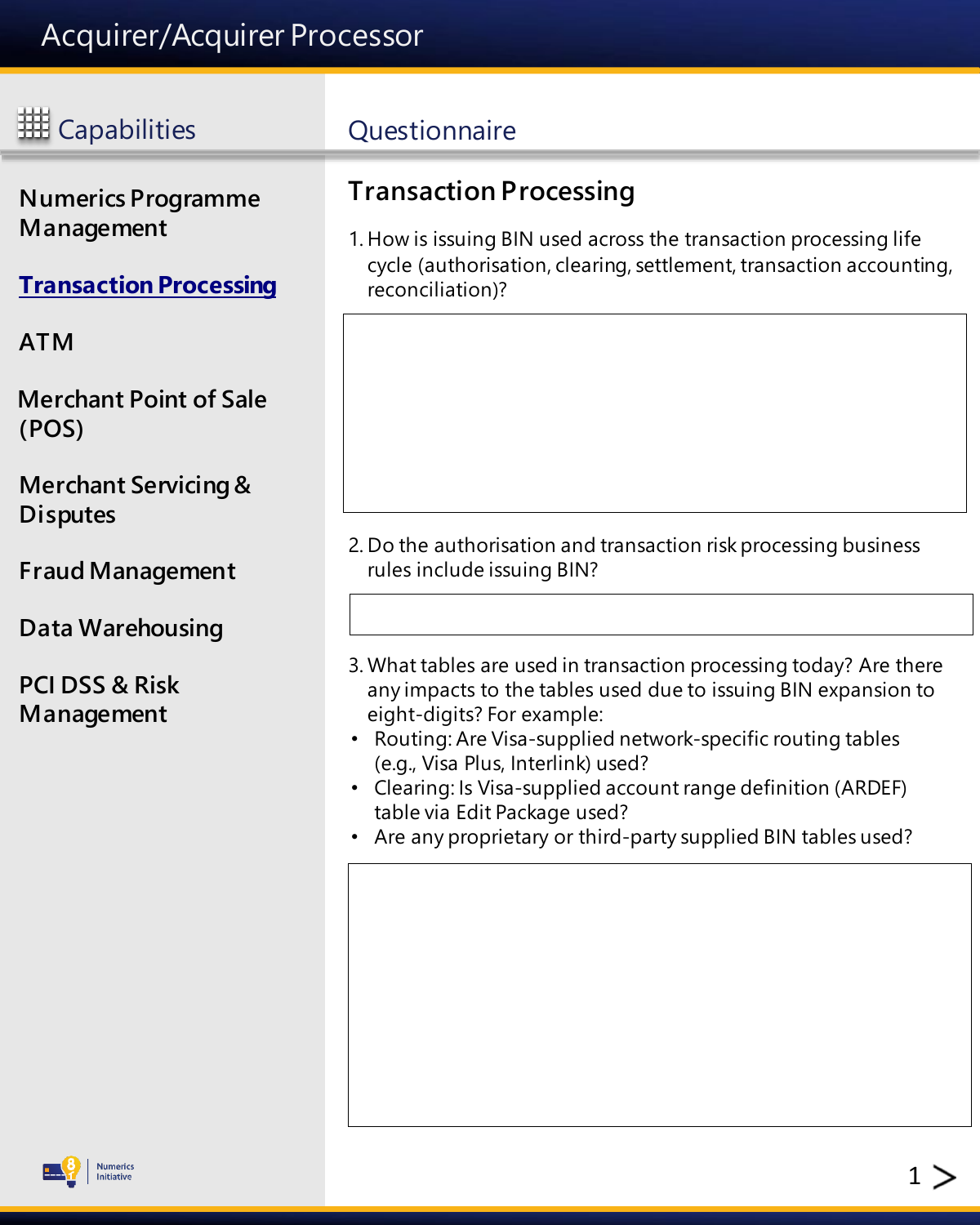Ξ

<span id="page-5-0"></span>

| <b>HE</b> Capabilities                                                                                                                                                                                                                                                                  | Questionnaire                                                                                                                                                                                                                                                                                                                                                                                                                                                                                       |  |  |  |  |
|-----------------------------------------------------------------------------------------------------------------------------------------------------------------------------------------------------------------------------------------------------------------------------------------|-----------------------------------------------------------------------------------------------------------------------------------------------------------------------------------------------------------------------------------------------------------------------------------------------------------------------------------------------------------------------------------------------------------------------------------------------------------------------------------------------------|--|--|--|--|
| <b>Numerics Programme</b><br>Management<br><b>Transaction Processing</b><br><b>ATM</b><br><b>Merchant Point of Sale</b><br>(POS)<br><b>Merchant Servicing &amp;</b><br><b>Disputes</b><br><b>Fraud Management</b><br><b>Data Warehousing</b><br><b>PCI DSS &amp; Risk</b><br>Management | <b>Transaction Processing</b><br>4. Is issuing BIN used to identify:<br>Limited acceptance (credit, debit)?<br>Prepaid cards, purchasing cards (p-card), flex spending<br>account (FSA) cards, fleet / petrol cards, U.S. General Services<br>Administration (GSA) cards, others?<br>Cash back?<br>Installment payment qualification?<br>Europe Only: Surcharging? Strong customer authentication<br>(SCA) exemption determination?<br>U.S. Only: U.S. General Services Administration (GSA) cards? |  |  |  |  |
|                                                                                                                                                                                                                                                                                         | 5. Is the issuing BIN used in interchange reconciliation or reporting?                                                                                                                                                                                                                                                                                                                                                                                                                              |  |  |  |  |

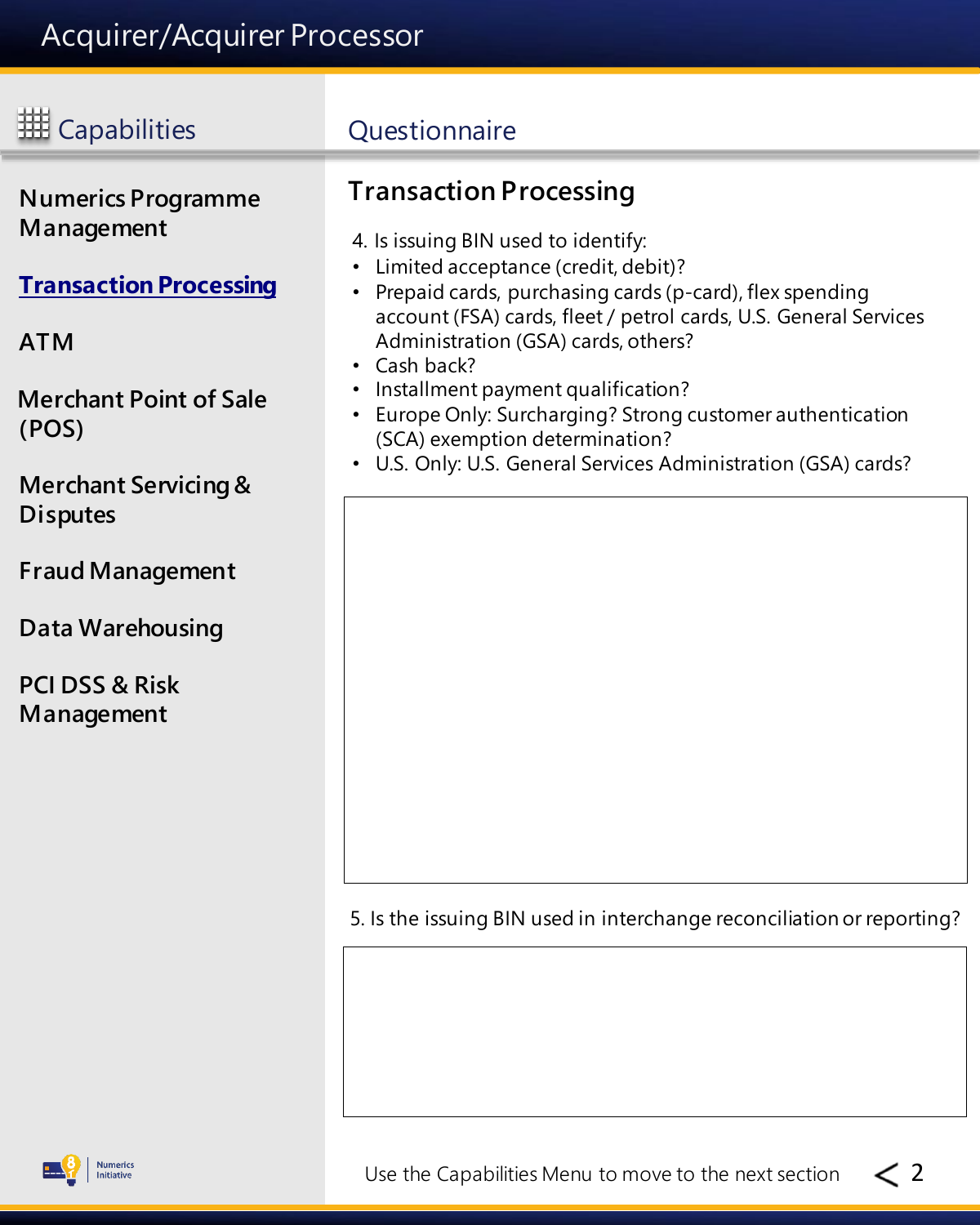<span id="page-6-0"></span>

| E Capabilities                                     | Questionnaire                                                                                                                      |
|----------------------------------------------------|------------------------------------------------------------------------------------------------------------------------------------|
| <b>Numerics Programme</b><br>Management            | <b>ATM</b><br>1. Is issuing BIN used to route ATM transactions?                                                                    |
| <b>Transaction</b><br>Processing                   |                                                                                                                                    |
| <b>ATM</b>                                         | 2. What tables are used in ATM transaction processing? Are there<br>any impacts to the tables used due to issuing BIN expansion to |
| <b>Merchant Point of</b><br>Sale (POS)             | eight-digits?                                                                                                                      |
| <b>Merchant Servicing &amp;</b><br><b>Disputes</b> |                                                                                                                                    |
| <b>Fraud Management</b>                            |                                                                                                                                    |
| Data Warehousing                                   |                                                                                                                                    |

**[PCI DSS & Risk](#page-15-0)  [Management](#page-15-0)**

3. Is issuing BIN used to identify on-us transactions?

4. Is issuing BIN used to perform on-us services on not-onus transactions (e.g., for special treatment)?

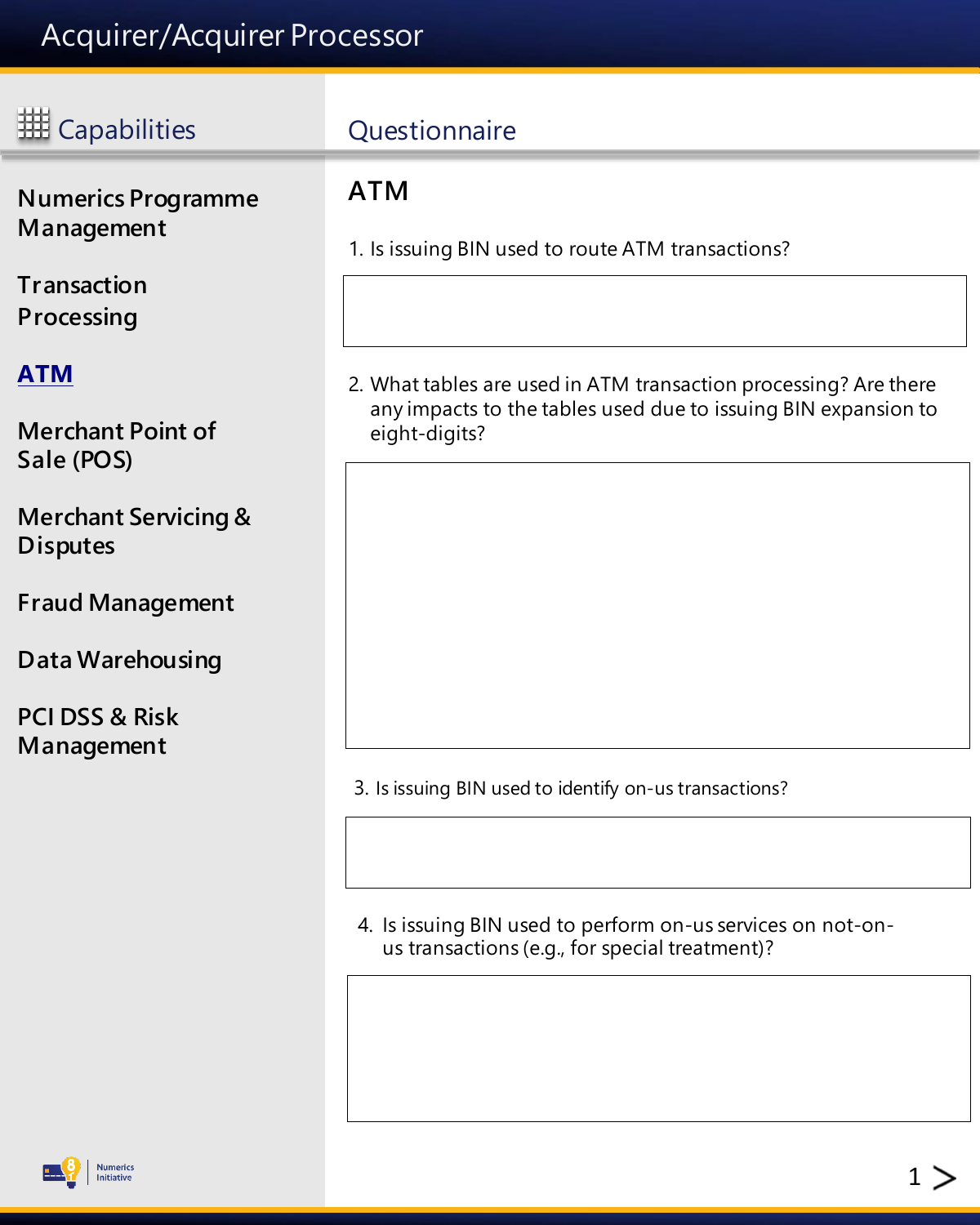<span id="page-7-0"></span>

| <b>HE</b> Capabilities                                                                                                | Questionnaire                                                                                                                                                                                                                                                                                                      |
|-----------------------------------------------------------------------------------------------------------------------|--------------------------------------------------------------------------------------------------------------------------------------------------------------------------------------------------------------------------------------------------------------------------------------------------------------------|
| <b>Numerics Programme</b><br>Management<br><b>Transaction</b><br>Processing<br><b>ATM</b><br><b>Merchant Point of</b> | <b>ATM</b><br>5. Have impacts to ATM terminal support been identified?<br>Software distribution<br>$\bullet$<br>Transaction reporting<br>$\bullet$<br>PIN change capabilities<br>$\bullet$<br>Custom text and graphics<br>$\bullet$<br>Foreign language screens<br>$\bullet$<br>Voice enabled support<br>$\bullet$ |
| Sale (POS)<br><b>Merchant Servicing &amp;</b><br><b>Disputes</b><br><b>Fraud Management</b>                           |                                                                                                                                                                                                                                                                                                                    |
| <b>Data Warehousing</b>                                                                                               |                                                                                                                                                                                                                                                                                                                    |
| <b>PCI DSS &amp; Risk</b><br>Management                                                                               |                                                                                                                                                                                                                                                                                                                    |

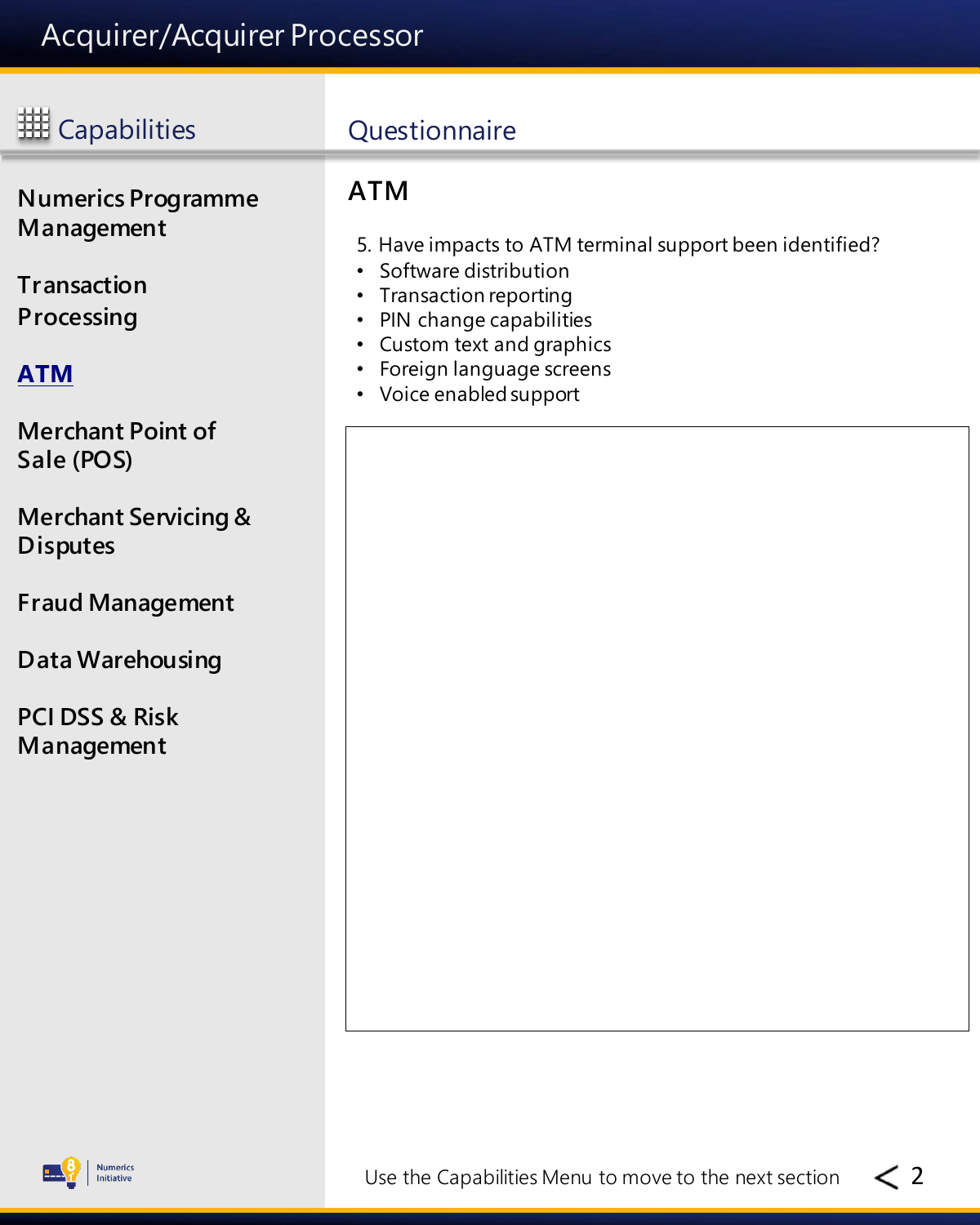÷

<span id="page-8-0"></span>

| <b>III</b> Capabilities                            | Questionnaire                                                                                   |  |  |
|----------------------------------------------------|-------------------------------------------------------------------------------------------------|--|--|
| <b>Numerics Programme</b><br>Management            | <b>Merchant Point of Sale (POS)</b><br>1. Is POS terminal-level logic based on the issuing BIN? |  |  |
| <b>Transaction Processing</b>                      |                                                                                                 |  |  |
| <b>ATM</b>                                         |                                                                                                 |  |  |
| <b>Merchant Point of</b><br>Sale (POS)             |                                                                                                 |  |  |
| <b>Merchant Servicing &amp;</b><br><b>Disputes</b> | 2. Are issuing BINs "hardcoded" on POS terminals?                                               |  |  |
| <b>Fraud Management</b>                            |                                                                                                 |  |  |
| <b>Data Warehousing</b>                            | 3. Are BIN tables uploaded to POS terminals?                                                    |  |  |
| <b>PCI DSS &amp; Risk</b><br>Management            |                                                                                                 |  |  |
|                                                    | 4. Are POS terminals referencing issuing BIN tables hosted centrally                            |  |  |

via terminal management system?

5. Are BIN tables sent to merchants for their internal use?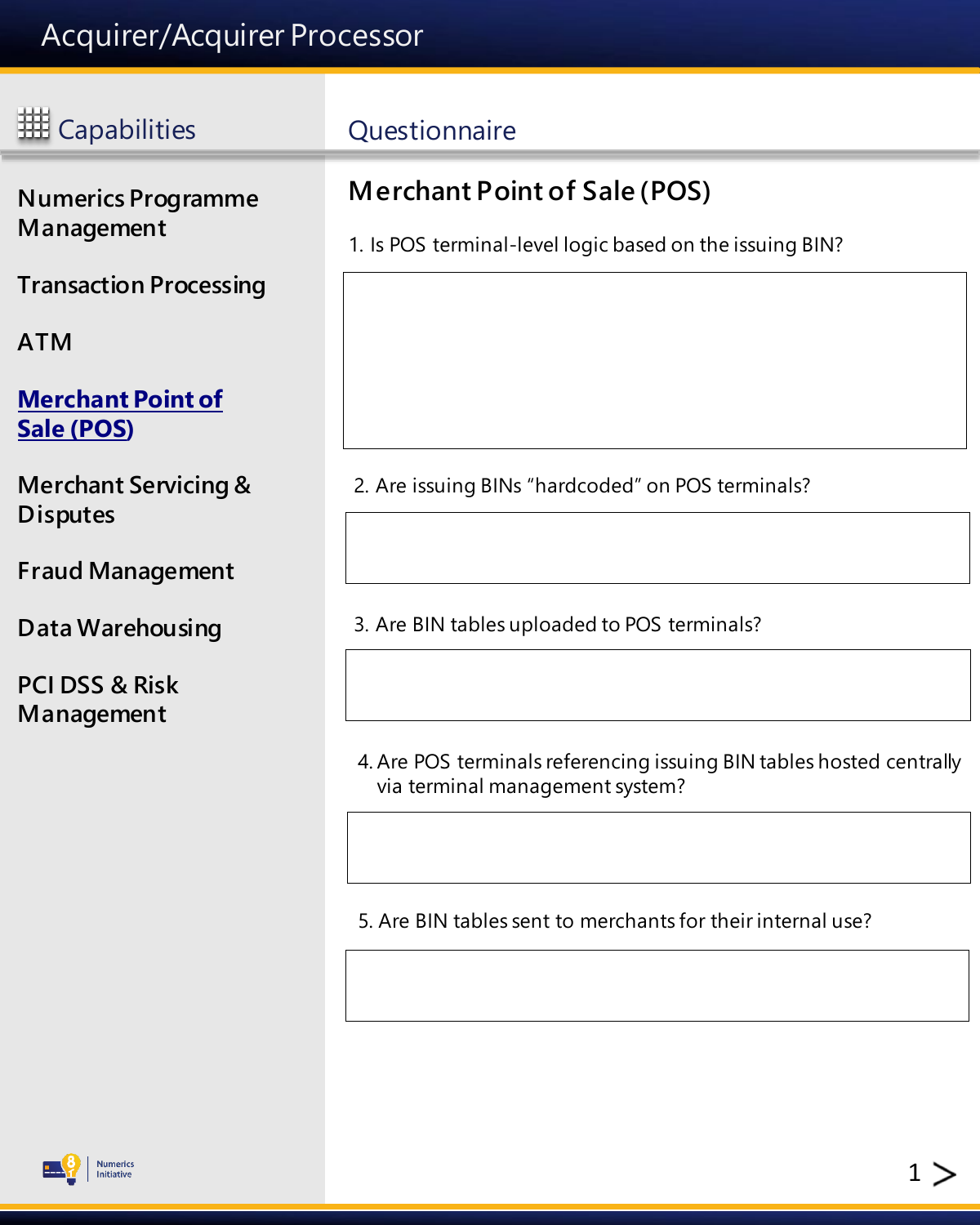<span id="page-9-0"></span>

| E Capabilities                                                           | Questionnaire                                                                                               |
|--------------------------------------------------------------------------|-------------------------------------------------------------------------------------------------------------|
| <b>Numerics Programme</b><br>Management<br><b>Transaction Processing</b> | <b>Merchant Point of Sale (POS)</b><br>6. Are merchants procuring issuing BIN files for their internal use? |
| <b>ATM</b>                                                               |                                                                                                             |
| <b>Merchant Point of</b><br>Sale (POS)                                   | 7. Are there any impacts to receipt requirements (e.g., is first-<br>six used to identify issuers)?         |
| <b>Merchant Servicing &amp;</b><br><b>Disputes</b>                       |                                                                                                             |
| <b>Fraud Management</b>                                                  |                                                                                                             |
| Data Warehousing                                                         |                                                                                                             |
| <b>PCI DSS &amp; Risk</b><br>Management                                  |                                                                                                             |

8. Are there any impacts to merchant credit returns processes?

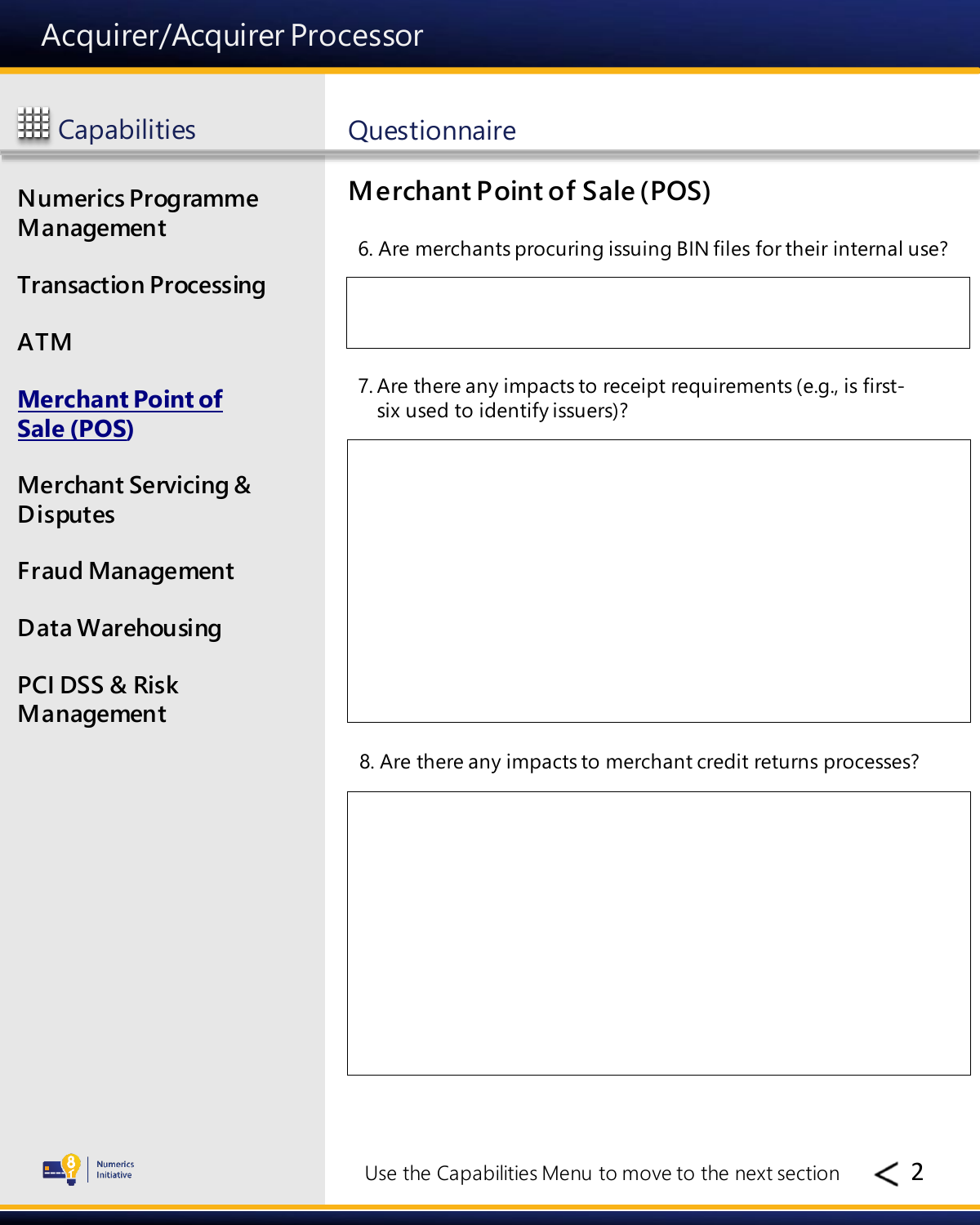<span id="page-10-0"></span>

| <b>HE Capabilities</b>                                                                 | Questionnaire                                                                                                                                                                                                                                                                                                                                                                                                                                                                                                                        |
|----------------------------------------------------------------------------------------|--------------------------------------------------------------------------------------------------------------------------------------------------------------------------------------------------------------------------------------------------------------------------------------------------------------------------------------------------------------------------------------------------------------------------------------------------------------------------------------------------------------------------------------|
| <b>Numerics Programme</b><br>Management<br><b>Transaction Processing</b>               | <b>Merchant Servicing &amp; Disputes</b><br>1. Is terminal or processing level logic for merchant offer, loyalty or<br>reward programmes or other promotions based on issuing BIN?                                                                                                                                                                                                                                                                                                                                                   |
| <b>ATM</b>                                                                             |                                                                                                                                                                                                                                                                                                                                                                                                                                                                                                                                      |
| <b>Merchant Point of</b><br>Sale (POS)                                                 | 2. Are there any loyalty programme impacts at merchant /<br>co-brand level?                                                                                                                                                                                                                                                                                                                                                                                                                                                          |
| <b>Merchant Servicing &amp;</b><br><b>Disputes</b>                                     |                                                                                                                                                                                                                                                                                                                                                                                                                                                                                                                                      |
| <b>Fraud Management</b><br>Data Warehousing<br><b>PCI DSS &amp; Risk</b><br>Management | 3. Do merchants use an acquirer-provided self-service portal? If so,<br>is there any impact due to issuing BIN expansion to eight-digits?<br>• Search functionality: Can merchants search by issuing BIN?<br>• Screens: Is issuing BIN displayed on any screens (e.g., first-six<br>of PAN)?<br>• Reporting: Is issuing BIN included in merchant reporting<br>available for download on the self-service portal?<br>Is there a business need to expand search functionality,<br>screens, or reporting to display first-eight digits? |
|                                                                                        |                                                                                                                                                                                                                                                                                                                                                                                                                                                                                                                                      |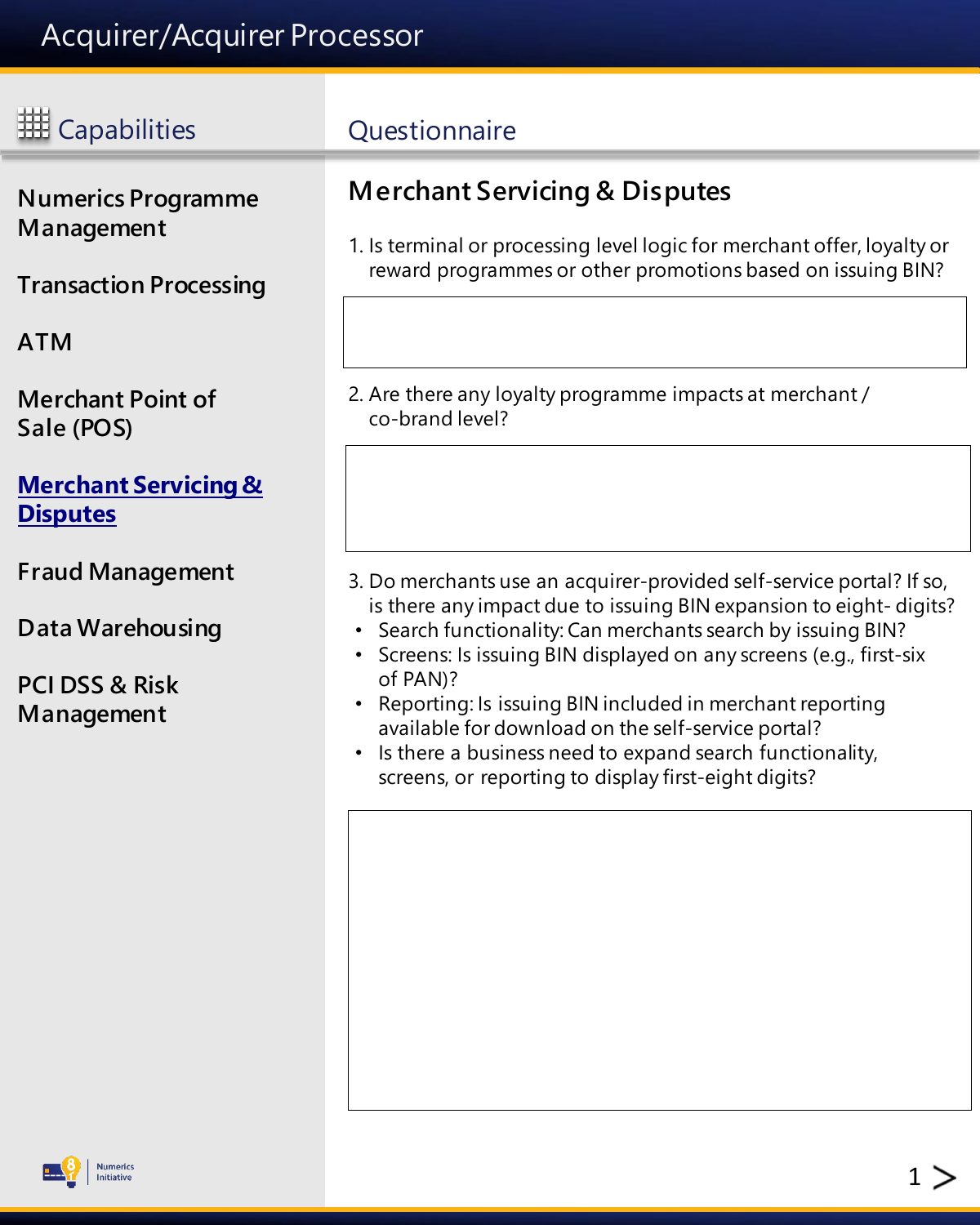÷

<span id="page-11-0"></span>

| <b>III</b> Capabilities                                                                                                          | Questionnaire                                                                                                                                                                                                  |
|----------------------------------------------------------------------------------------------------------------------------------|----------------------------------------------------------------------------------------------------------------------------------------------------------------------------------------------------------------|
| <b>Numerics Programme</b><br>Management<br><b>Transaction Processing</b><br><b>ATM</b><br><b>Merchant Point of</b><br>Sale (POS) | <b>Merchant Servicing &amp; Disputes</b><br>4. Is issuing BIN included in merchant reporting sent to<br>merchants directly?<br>5. Is the issuing BIN used in dispute management processes:<br>Issuer disputes? |
| <b>Merchant Servicing &amp;</b><br><b>Disputes</b><br><b>Fraud Management</b><br>Data Warehousing                                | Merchant-initiated disputes?                                                                                                                                                                                   |
| <b>PCI DSS &amp; Risk</b><br>Management                                                                                          | 6. Is issuing BIN used to identify transactions for dispute<br>case routing?                                                                                                                                   |

7. Is issuing BIN used in any other merchant servicing processes?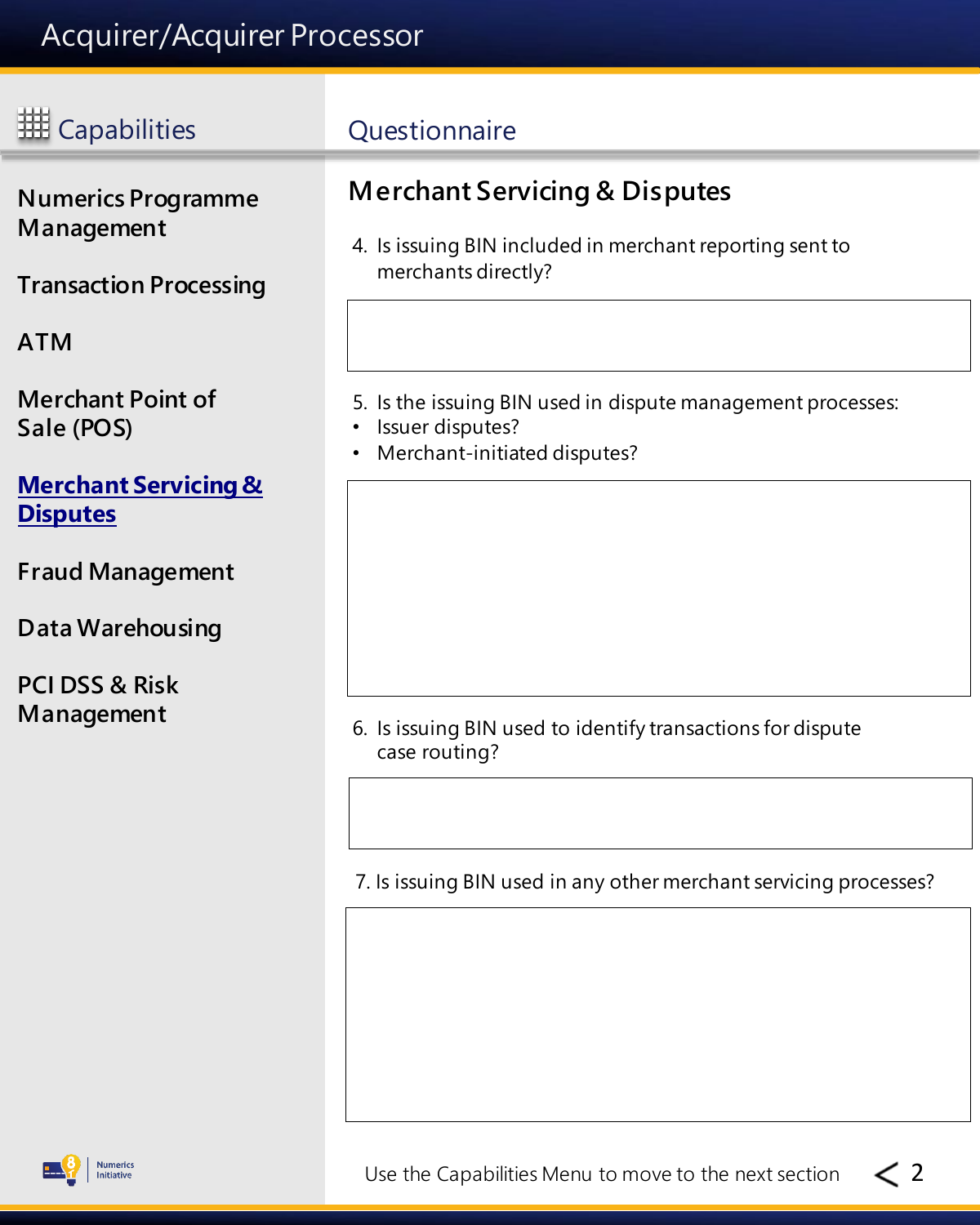# <span id="page-12-0"></span>EM Capabilities Questionnaire

**[Numerics Programme](#page-1-0)  [Management](#page-1-0)**

**[Transaction Processing](#page-4-0)**

**[ATM](#page-6-0)**

**[Merchant Point of](#page-8-0)  [Sale \(POS\)](#page-8-0)**

**[Merchant Servicing &](#page-10-0)  [Disputes](#page-10-0)**

#### **Fraud Management**

**[Data Warehousing](#page-13-0)**

**[PCI DSS & Risk](#page-15-0)  [Management](#page-15-0)**

#### **Fraud Management**

- 1. Has issuing BIN been used in:
- Fraud detection tools (e.g., BIN and account range-based logic)?
- Fraud monitoring and alerts?
- Fraud resolution processes?
- Fraud reporting?

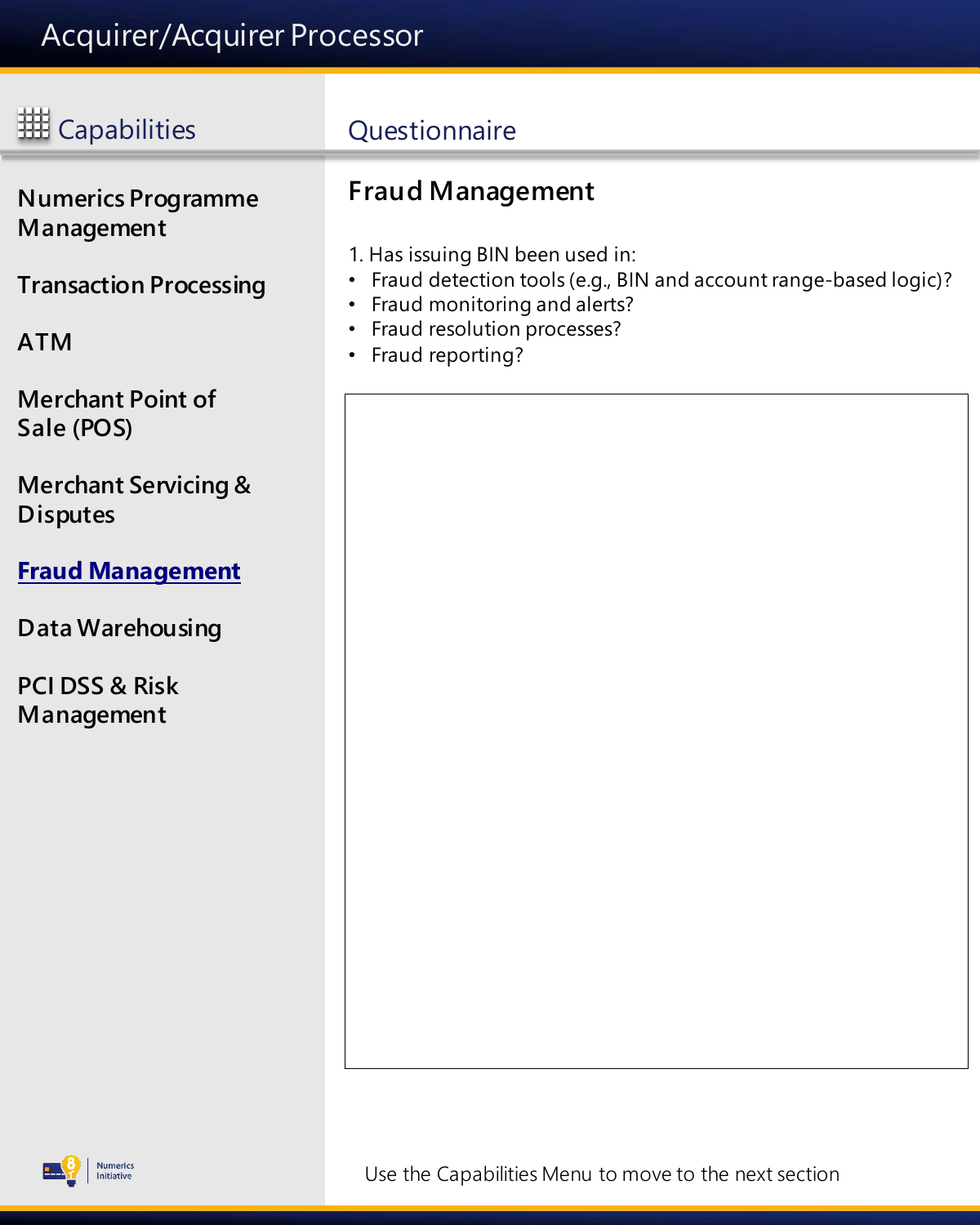<span id="page-13-0"></span>

| Capabilities                                       | Questionnaire                                                                                                                                    |
|----------------------------------------------------|--------------------------------------------------------------------------------------------------------------------------------------------------|
| <b>Numerics Programme</b><br>Management            | <b>Data Warehousing</b><br>1. Is the first six-digits of the PAN stored as a separate data element?                                              |
| <b>Transaction Processing</b><br><b>ATM</b>        |                                                                                                                                                  |
| <b>Merchant Point of</b><br>Sale (POS)             | 2. Where is the issuing BIN stored? Application data tables? Data<br>warehouses (financial, operational, etc.)?                                  |
| <b>Merchant Servicing &amp;</b><br><b>Disputes</b> |                                                                                                                                                  |
| <b>Fraud Management</b><br><b>Data Warehousing</b> |                                                                                                                                                  |
| <b>PCI DSS &amp; Risk</b><br>Management            | 3. Are data searches performed by issuing BIN?                                                                                                   |
|                                                    | 4. Is issuing BIN combined with any other numerics to create a<br>separate data element that may be impacted by expansion to<br>eight-digit BIN? |



**Numerics**<br>Initiative

 $1 >$  $1 >$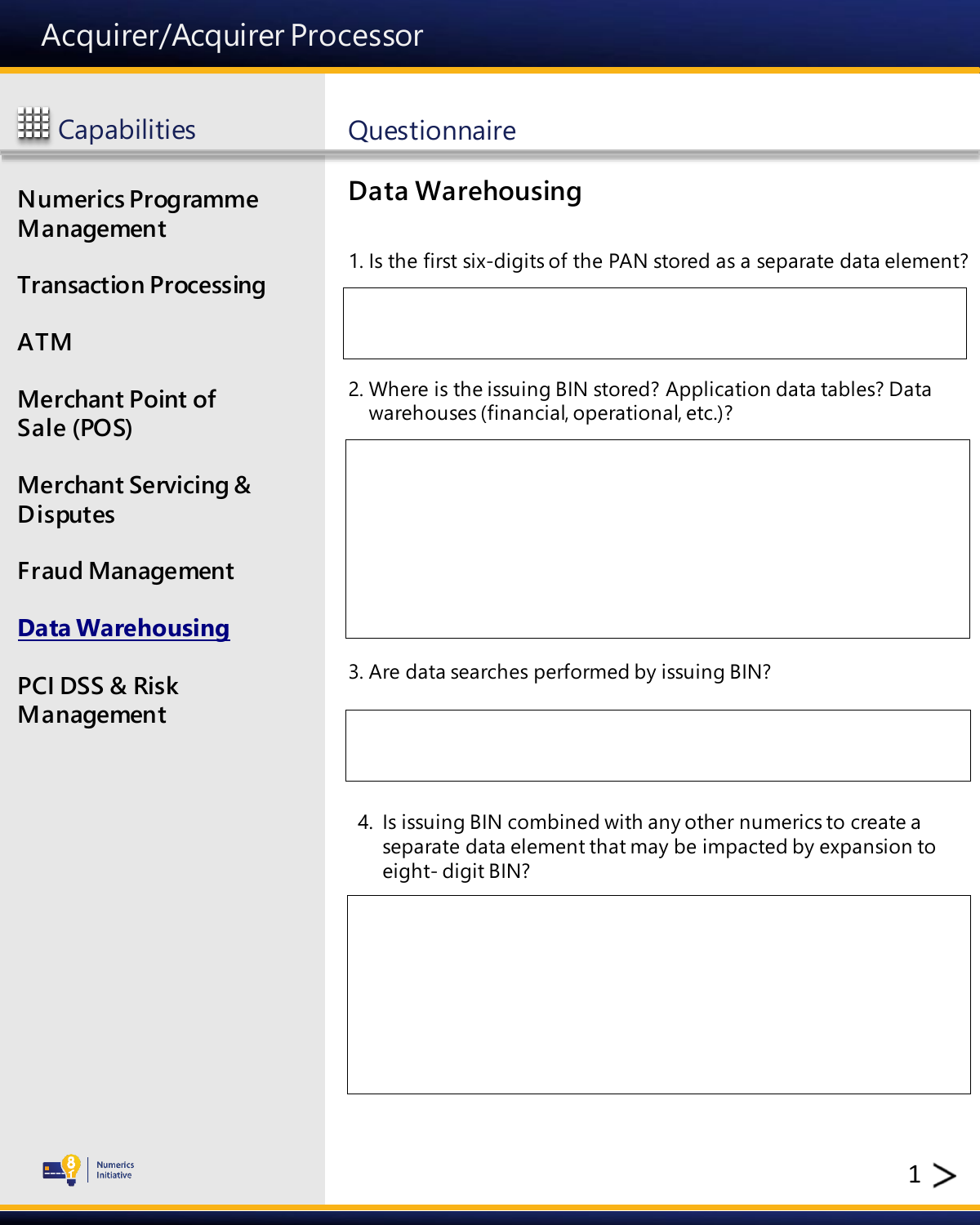ī

<span id="page-14-0"></span>

| <b> # Capabilities</b>                                                   | <b>Questionnaire</b>                                                                                              |
|--------------------------------------------------------------------------|-------------------------------------------------------------------------------------------------------------------|
| <b>Numerics Programme</b><br>Management<br><b>Transaction Processing</b> | Data Warehousing<br>5. Is the issuing BIN stored as a data element in a master<br>data management (MDM) solution? |
| <b>ATM</b>                                                               |                                                                                                                   |
| <b>Merchant Point of</b><br>Sale (POS)                                   | 6. Is the issuing BIN stored or used in any other product<br>processors (e.g., core banking system)?              |
| <b>Merchant Servicing &amp;</b><br><b>Disputes</b>                       |                                                                                                                   |
| <b>Fraud Management</b>                                                  |                                                                                                                   |
| <b>Data Warehousing</b>                                                  |                                                                                                                   |
| <b>PCI DSS &amp; Risk</b><br>Management                                  | 7. Are issuing BINs used in any finance reports or as general ledger<br>components?                               |
|                                                                          |                                                                                                                   |
|                                                                          | 8. Is the issuing BIN included in any data or reporting provided<br>to third parties?                             |
|                                                                          |                                                                                                                   |